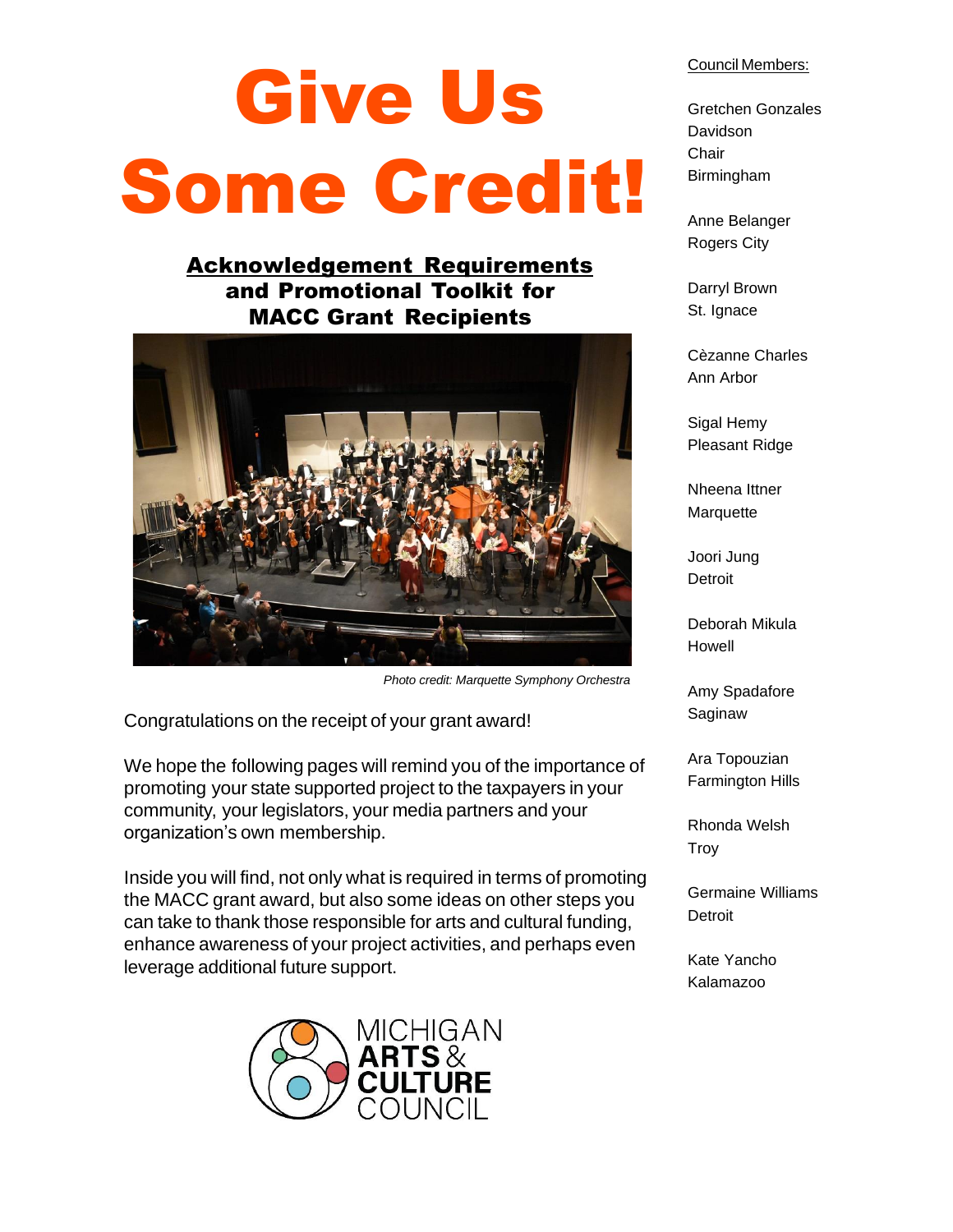# PROMOTION

As an organization receiving a grant award from the State of Michigan Arts and Culture Council (MACC), you are required to live up to the terms and stipulations of your grant agreement. Part of that agreement is the use of the MACC logo in your publications related to the funded activity, website, broadcast promotions etc. A high-resolution logo can be found at: <https://puremi.ch/2LPFbs5>

You are also required to notify/thank your state legislators and the Governor of your MACC award and supply a copy of those letters (or e-mails etc.). Please return all copies with your signed grant agreement.

If your grant award includes federal support through the National Endowment for the Arts, this will be indicated in your grant agreement. The NEA requires you acknowledge their support by also including their logo in your publications. The NEA logo is also on our website or at: [https://www.arts.gov/grants/manage-your-award/nea-logo.](https://www.arts.gov/grants/manage-your-award/nea-logo)

Grant recipients must prominently display the Council name and logo in printed and electronic materials. Any online presence, such as websites and social media accounts, should include a hyperlink to the MACC home page. Support credit must also be included in broadcast promotion, as follows: "This activity is supported by the Michigan Arts and Culture Council." When no printed material is used, verbal acknowledgment shall be given prior to each presentation. Samples of printing, photographs, advertising, and programmaterials prepared for this activity must be part of your final report.

But the MACC logo is only one way you can promote state government support of your project. Many people throughout the state are unaware of the long-term impact your programs have on the quality of life in your community. This impact extends beyond a quality arts or cultural experience, it also includes employee retention, business retention, cultural tourism, and various other forms of economic impact, such as the educational impact your organization has on your community. Crediting MACC in as many places as possible and explaining who we are helps your community understand the state government investment and the impact of public funding on the arts.

#### **Here are a few steps you can take to help better inform your entire community of the impact MACC has on their daily lives:**

- Invite a MACC Council Member or MACC Executive Director/Program officer to speak at one of your important events or functions. Invite the press to that event.
- Write an opinion/editorial piece for your local newspaper or social media site etc. on the importance of state arts and cultural funding to programs in your community, especially the impact arts have on the economy and education. MACC alerts the media, statewide, when grant awards are announced, but you may have better luck if you personally encourage them to do a story about your grant award.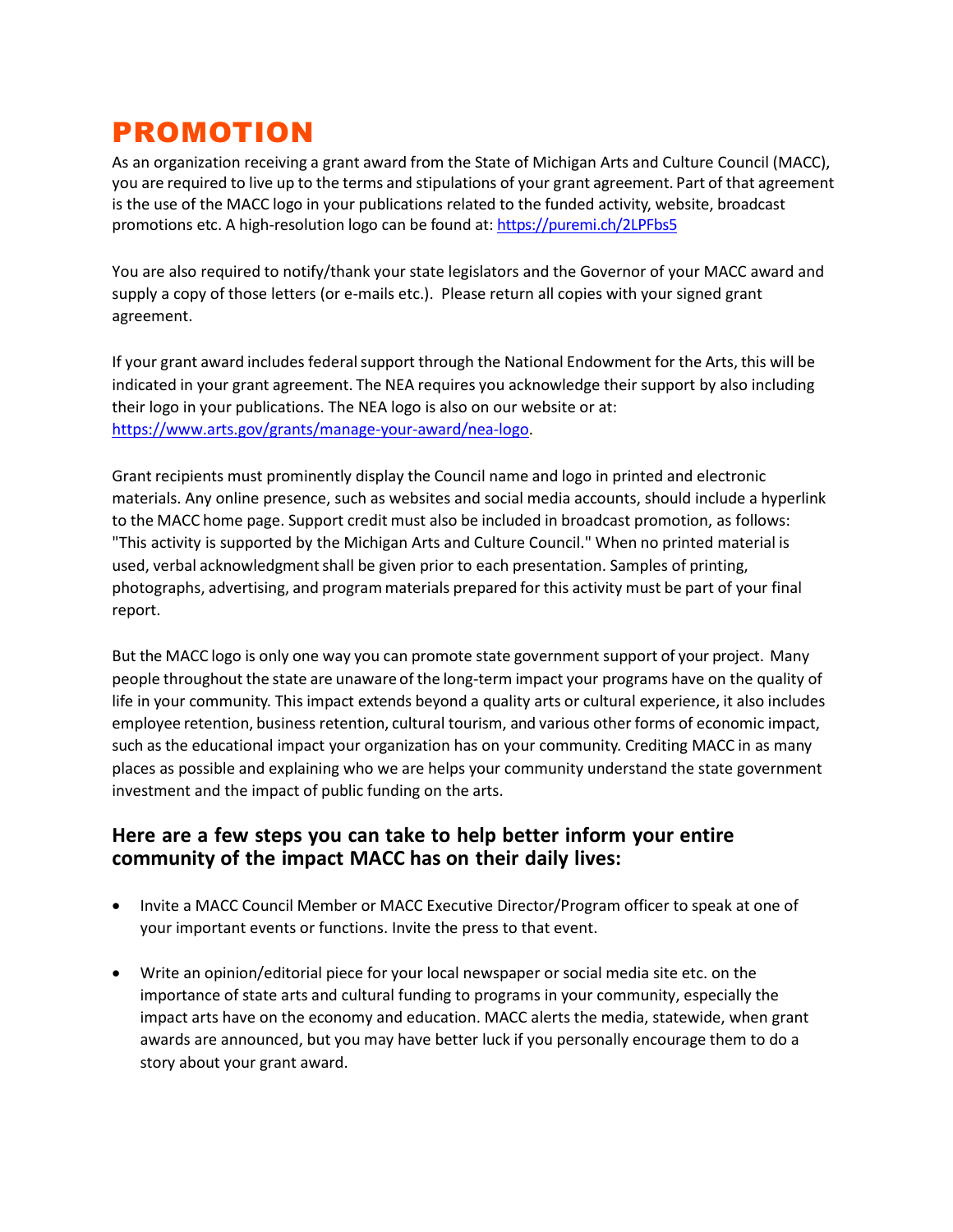- Contact your local Arts Council or MACC Regional Regranting Agency, about your grant. There may be an opportunity to get your message out in newsletters other than your own.
- Announce your award in your newsletter and explain to your members the significance of MACC support.
- Speak at a service organization function (such as Rotary, etc) regarding the impact of arts and culture funding.
- Contact your local board of education. Explain your programs and MACC funding to them. Be sure to include their impact on your local schools. Encourage your school board or school superintendent to contact MACC about other educational funding opportunities. Your local schools may also have a newsletter they mail to parents or to all residents in your district. You may want to do an article for them about the educational impact of your MACC supported project.
- Encourage local media to attend your events. If they can't make it to your event, report back to them and encourage them to do a follow-up story, and share with them the impact of your MACC grant.
- Schedule your state senator or representative to announce your grant award at an event or performance and speak to the audience.

# OTHER IMPORTANT STEPS

Almost as important as informing your community about your MACC grant award, is thanking your elected officials. Without their support at budget/appropriation time of the year, your grant award is not possible. The following are just a few steps you can take to ensure that your elected officials know their work is appreciated. A sample thank you letter is on page 7. You can find your legislator a[t www.legislature.mi.gov.](http://www.legislature.mi.gov/)

- Contact the Governor's office to thank them for support of MACC appropriation and thus the receipt of your grant.
- Visit your area's Senator and House Representative "just to say thanks." Let them know how you feel about receiving a MACC grant award.
- Encourage your board members, community business leaders and even your audience or those who benefit directly to contact legislators to say "thanks" as well.
- In your letter to legislators, you could list the private and/or corporate support used as matching funds. Who they are and how MACC dollars have helped leverage those monies can be very important to legislators.
- Invite them to all of your events. At one of these events, you may want to publicly thank them or recognize them for their support. Give them an opportunity to speak to your audience.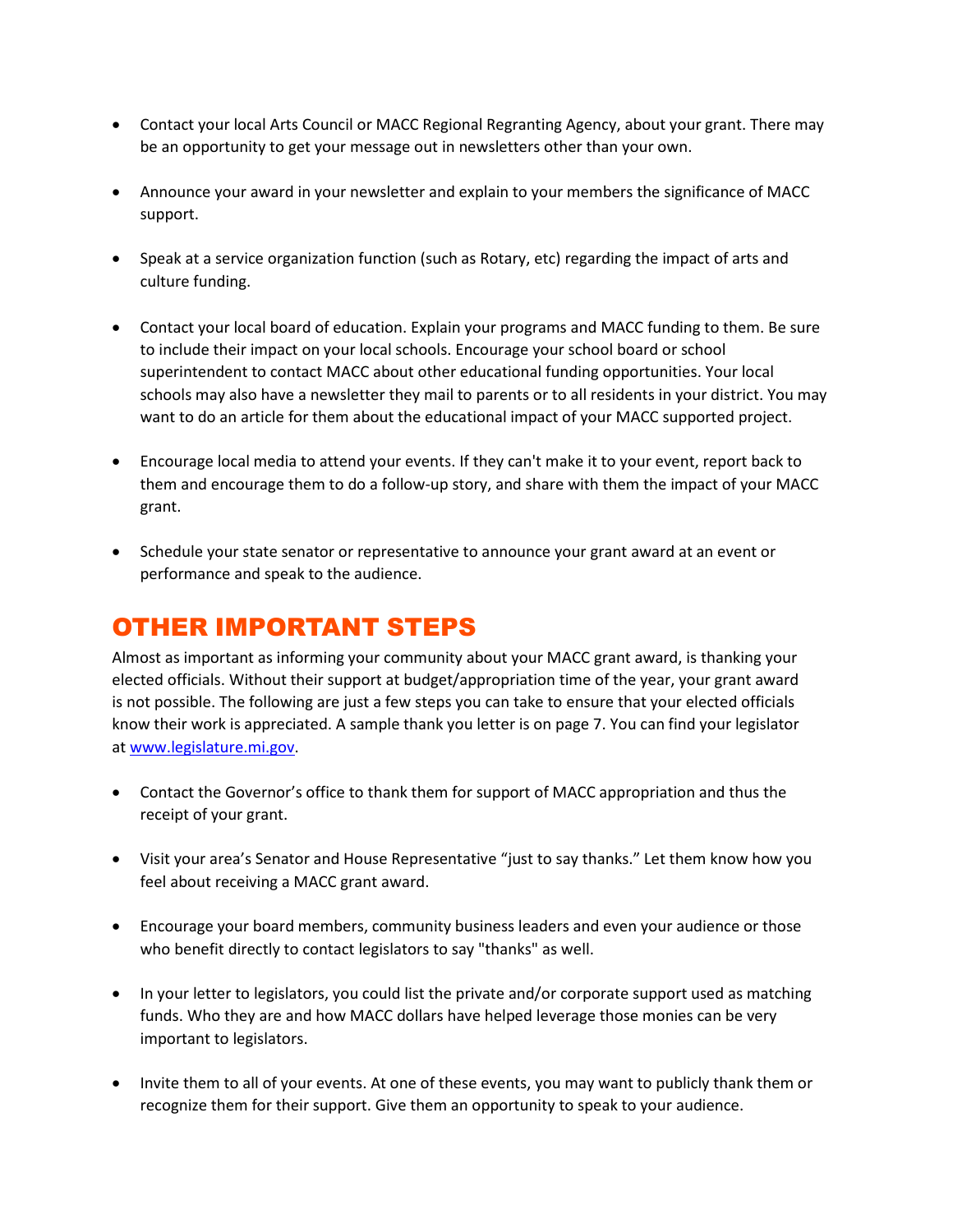- Make certain your elected officials are on your mailing list for newsletters, etc.
- When you are working on your grant award article for your newsletter or other media, call your legislator's offices and get a quote from them on the importance of arts & culture and state support for your grant and its impact.

# ONLINE TIPS

As mentioned earlier, the agreement includes use of the MACC logo in your publications related to the funded activity, website, broadcast promotions etc. These are other steps your organization can take to strengthen the case you make to funders and review panels alike:

## Websites:

More and more often in the review of grant applications, funder, staff or review panelists….

- 1) Will go to the organization web page to:
	- a. Get a feel for the organization … so keep your website current
	- b. Look for the state arts agency, and other important funder's logo and
	- c. Look for organizational and financial information
		- i. The organization's annual report
		- ii. Audit
		- iii. Strategic plan etc.
- 2) Will go to the Guidestar website to review the 990 form and to also see if the organization is taking full advantage of the tools available there. On Guidestar, Organizations can include:
	- a. An annual report
	- b. Leadership information
	- c. Board list
	- d. News
	- e. Links to samples of work
	- f. Program information
	- g. A list of needs looking for funding (especially important in an era of crowd-funding)

If you don't have this information on your own website, at least have it on the Guidestar page. Also, be sure to utilize the free page offer from Travel Michiga[n www.michigan.org.](http://www.michigan.org/)

## Social Media:

If you do not already, your organization should be taking full advantage of social media. Platforms such as Facebook, Twitter, YouTube and Instagram provide a free mechanism for promotion and engagement.

Seek out a network where your primary audience is already gathered and that supports the type of content you can provide. Regularly update your account with photos, videos and information on your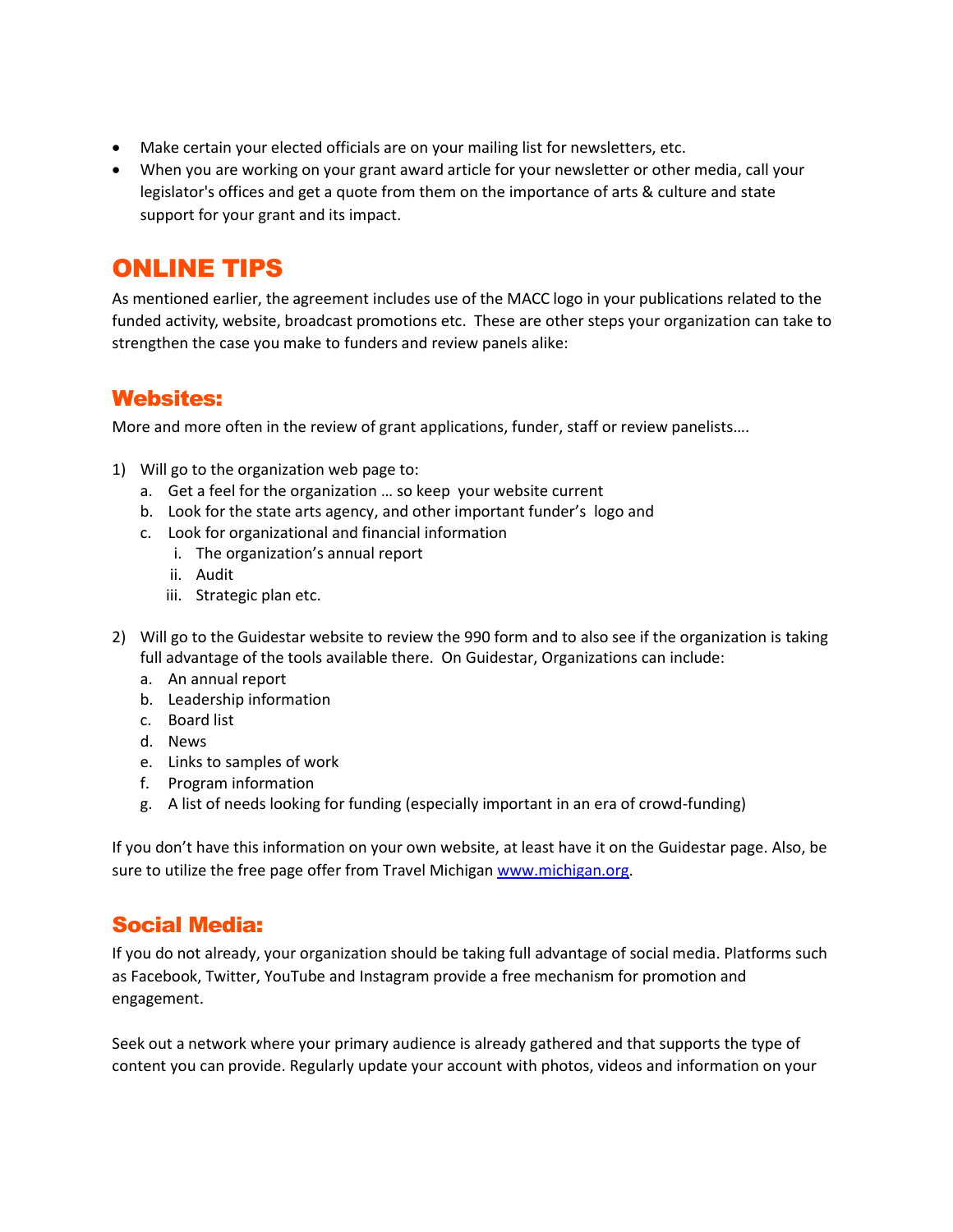program and activities. Acknowledge important funders, provide enticing behind the scenes, ask question and educate your community. Identify influences in your topic area and expand your reach. Explore additional platforms to create niche communities and engage additional audiences.

#### **Writing a News Release**

According to the Michigan Press Association, five points are important to a good news release: Who, What, Where, Why and When. If possible a sixth, "How", should be included. Here are some helpful tips for writing an effective news release:

## Tips

- Include the above points in the first sentence of your story to makes your reader want to know more about the story.
- After the lead, get into the important details of the story. Employ the "inverted pyramid" style of writing: each succeeding paragraph after the lead sentence is of declining importance. It permits the editor to pick up the important facts of the story in the first few lines.
- Use short words, short sentences and short paragraphs. Two sentences make a paragraph in a good news story.
- Be brief. Almost every news release can be written on one maybe two double spaced pages.
- Always give the exact date in the news release. Specify the month (e.g. October 10) rather than saying "next month."
- List addresses as well as the name of the meeting place. Remember, you are writing for people who may not know your organization.
- Using figures? Spell out one to nine, use numerals from 10 up. Don't begin a sentence with a number.
- Forget adjectives.
- Never guess. Check every point of your release for accuracy, especially on times, places and names.
- Be brave. Don't be afraid to suggest something new if you honestly believe you have a workable idea.
- Be prompt in meeting deadlines. If copy has to be in the hands of the editor by 2 p.m. Wednesday, do it.
- Be sure to check with the editor concerning their photo policies. Always include a caption stating who, what, where, why and when.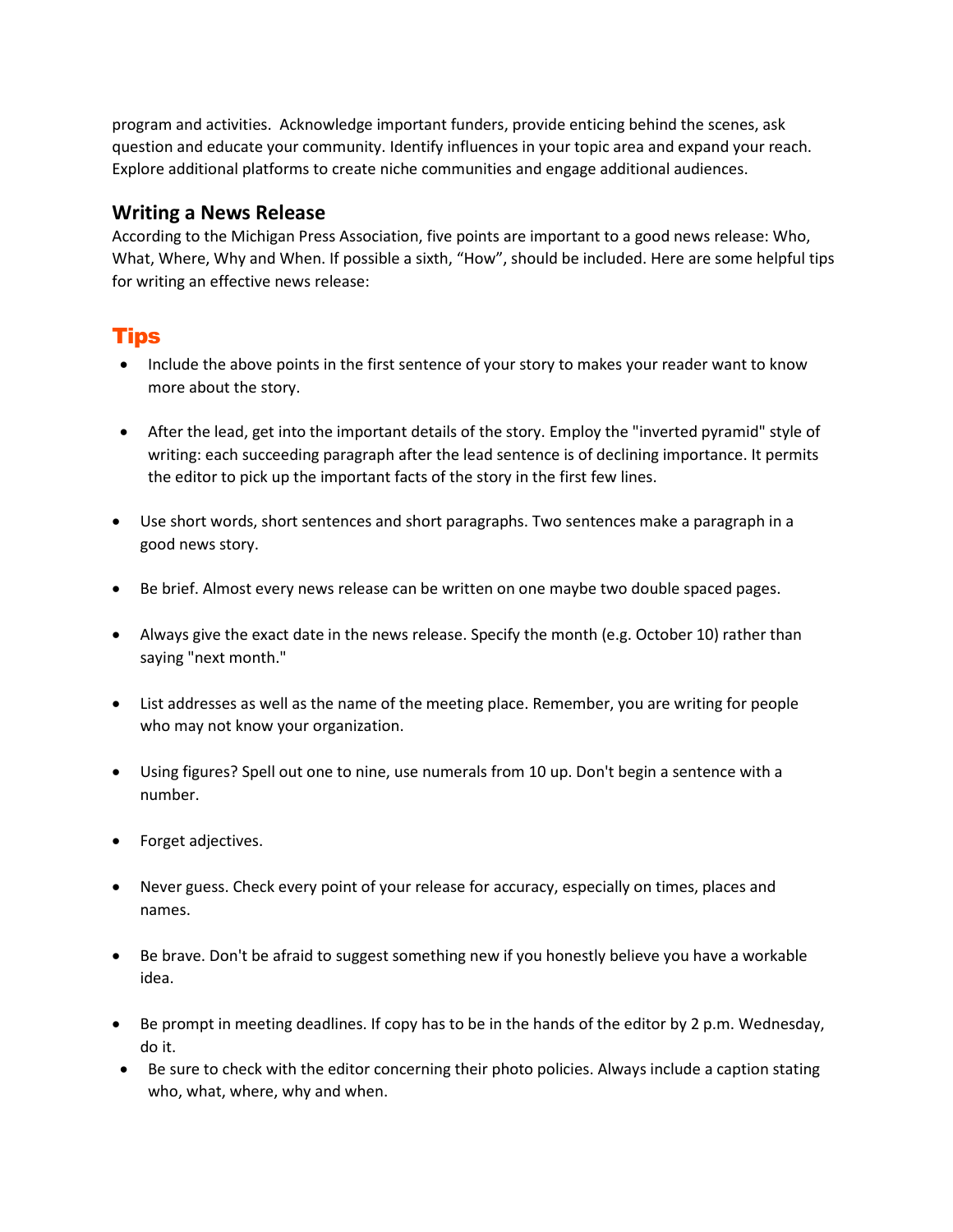#### **Sample News Release:**

For Immediate Release (YOUR CONTACT NAME)

(YOUR ORGANIZATION has been awarded a grant of (\$XX) from the State of Michigan Arts and Culture Council (MACC). The grant was awarded through the MACC peer review process and was one of 594 applications to compete for MACC fiscal year 2022 funding.

(A QUOTE FROM YOUR LEGISLATOR: You may want to draft a quote for their approval that discusses the importance of state support for arts and culture in general and the quality of life or educational opportunities in your community etc.)

Organizations receiving a MACC grant award are required to match those funds with other public and private dollars. Local support of the project included (YOU SHOULD LIST YOUR CORPORATE, FOUNDATION AND BUSINESS SPONSORS HERE, and ESPECIALLY IF THE MEDIA OUTLET WAS ONE OF YOUR SPONSORS. (YOUR ORGANIZATION) also receives significant volunteer support from the community. (YOU MAY WANT TO LIST SOME OF THE VOLUNTEERS OR IN-KIND SUPPORT HERE. REMEMBER, NAMES SELL PAPERS.)

(INSERT PROJECT DESCRIPTION: COMMUNITY IMPACT, INDIVIDUALS SERVED AND PRIVATE DOLLARS LEVERAGED)

The MACC peer review process allows for each grant application to be competitively considered by a panel of in-state and out-of-state arts and culture professionals. This ensures the taxpayers, who support this project through legislative appropriations, and all other visitors or residents in Michigan will have access to the highest quality arts and cultural experiences.

A complete list of grant awards around the state is available by contacting MCACA at (517) 241-4011, or by visiting the MACC website at [www.michigan.gov/arts.](http://www.michigan.gov/arts)